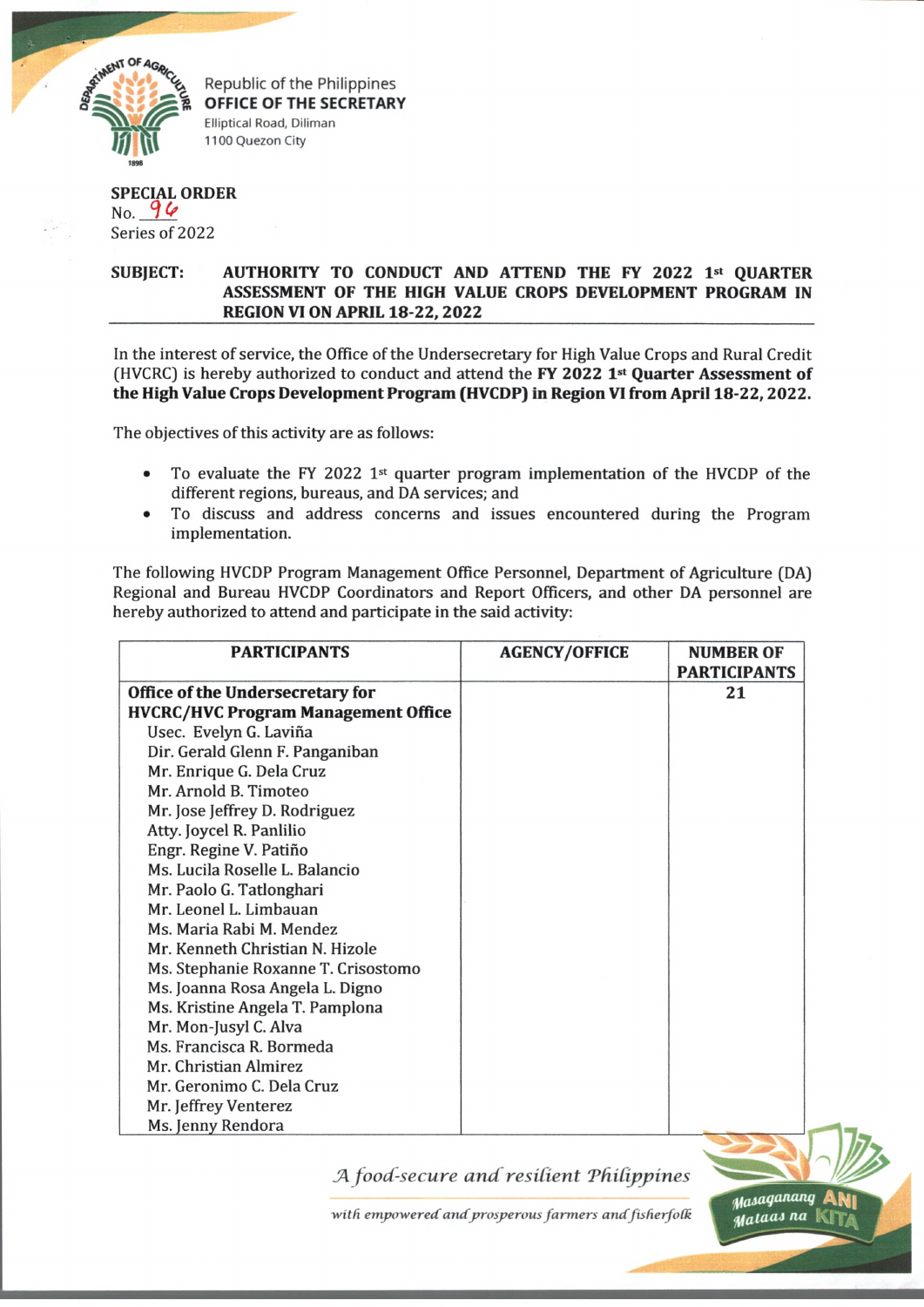| <b>HVCDP Regional Focal Persons and</b>  |                      | 34             |
|------------------------------------------|----------------------|----------------|
| <b>Report Officers</b>                   |                      |                |
| Ms. Joan D. Bacbac                       | <b>DA CARFO</b>      | 3              |
| Mr. Jeffrey Peg-Ang                      |                      |                |
| Ms. Remy Lawingan                        |                      |                |
| Mr. John David Rondal                    | <b>DA RFO I</b>      | $\overline{2}$ |
| Ms. Maricar Bongais                      |                      |                |
| Ms. Carol Albay                          | <b>DA RFO II</b>     | $\overline{2}$ |
| Ms. Bethsaida Duruin                     |                      |                |
| Engr. AB Pangilinan-David                | <b>DA RFO III</b>    | $\overline{2}$ |
| Ms. Christine Joy Corpuz                 |                      |                |
| Engr. Redelliza Gruezo                   | <b>DA CALABARZON</b> | 3              |
| Ms. Janice Bactin                        |                      |                |
| Ms. Rechelle Colico                      |                      |                |
| Ms. Corazon Sinnung                      | <b>DA MIMAROPA</b>   | $\overline{2}$ |
| Mr. Julius Jake Arellano                 |                      |                |
| Dr. Mary Grace D. Rodriguez              | <b>DA RFO V</b>      | 3              |
| Ms. Maricris Reforba                     |                      |                |
| Mr. Renato Acasio                        |                      |                |
| Mr. Jonifer Prades                       | <b>DA RFO VI</b>     | 2              |
| Mr. Richard Agudines                     |                      |                |
| Mr. John Dennis Ranario                  | DA RFO - VII         | $\overline{2}$ |
| Ms. Priscilla Soriano                    |                      |                |
| Ms. Eva Christian Adora                  | DA RFO - VIII        | $\overline{2}$ |
| Ms. Judith Albeza-Mendoza                |                      |                |
| Mr. Hannibal Bayo-ang                    | DA RFO - IX          | 2              |
| Mr. Albert Cuadra                        |                      |                |
| Ms. Kersten Pagalan                      | $DA$ RFO $-X$        | 2              |
| Mr. Ronald Allan Camaddo                 |                      |                |
| Engr. Rubylyn Gomez                      | DA RFO - XI          | 3              |
| Ms. Merriel Aglibot-Bernardo             |                      |                |
| Ms. Winona Jane Tipay-Aquino             |                      |                |
| Mr. Erwin Arguelles                      | DA RFO - XII         | 2              |
| Mr. Harmie Hechanova                     |                      |                |
| Mr. Marco Antonio Morido                 | DA RFO - XIII        | 2              |
| Ms. Dailinda M. Mamalis                  |                      |                |
| <b>HVCDP Bureaus and DA Services</b>     |                      | 11             |
| <b>Focal Persons and Report Officers</b> |                      |                |
| Ms. Bethsay Bustamante-Sarian            | <b>AFID</b>          | $\mathbf{1}$   |
| Ms. Nemielynn Pangilinan                 | ATI                  | 2              |
| Mr. Jomar Tabor                          |                      | 2              |
| Ms. Mary Ann Guerero                     | <b>BPI</b>           | 2              |
| Mr. Jerico Noynay                        |                      |                |
| Mr. Alvin Fontanil                       | <b>BAR</b>           | $\overline{2}$ |
| Ms. Candice Guilaran                     |                      |                |
| Ms. Yolanda Abrina                       | <b>BSWM</b>          | 2              |
| Mr. Rae Michael Barbosa                  |                      |                |

 $\hat{\mathbf{e}}$ 

 $\bar{V}$ 

*fA food-secure and resident Tfulippines*

with empowered and prosperous farmers and fisherfolk